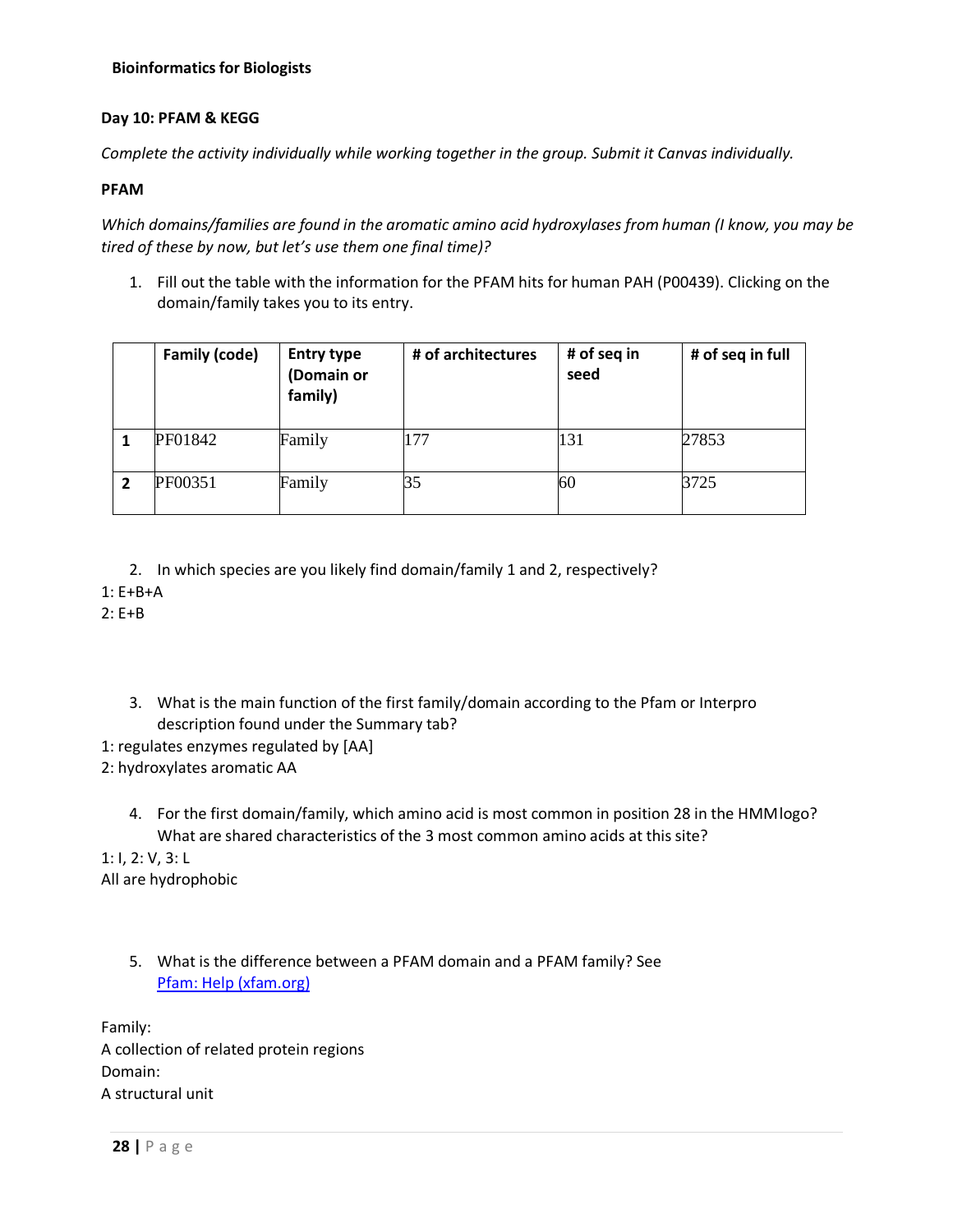### **KEGG**

**Go to KEGG:** [KEGG: Kyoto Encyclopedia of Genes and Genomes](https://www.genome.jp/kegg/)

Click on **KEGG PATHWAY**

Click on **Environmental Information Processing**.

Under Signal Transduction, find the link to **TGF-beta signaling pathway**

The upper left corner should look like this:

KFGG TGF-beta signaling pathway - Homo sapiens (human) [ Pathway menu | Pathway entry | Download KGML | Show description | Image (png) file | Help ] Change pathway type

### **Subcellular location**

Focus on the four locations shown in red (this is an example from a different pathway than the one you are working with).



- 1. Where is ERK found?
	- a. cytoplasm
- 2. Where is BMP found?
	- a. extracellular
- 3. Where is the complex of TGFβ RI and TGFβ RII found?
	- a. In the cell membrane
- 4. Where is c-Myc found?
	- a. Nucleus

Regulation